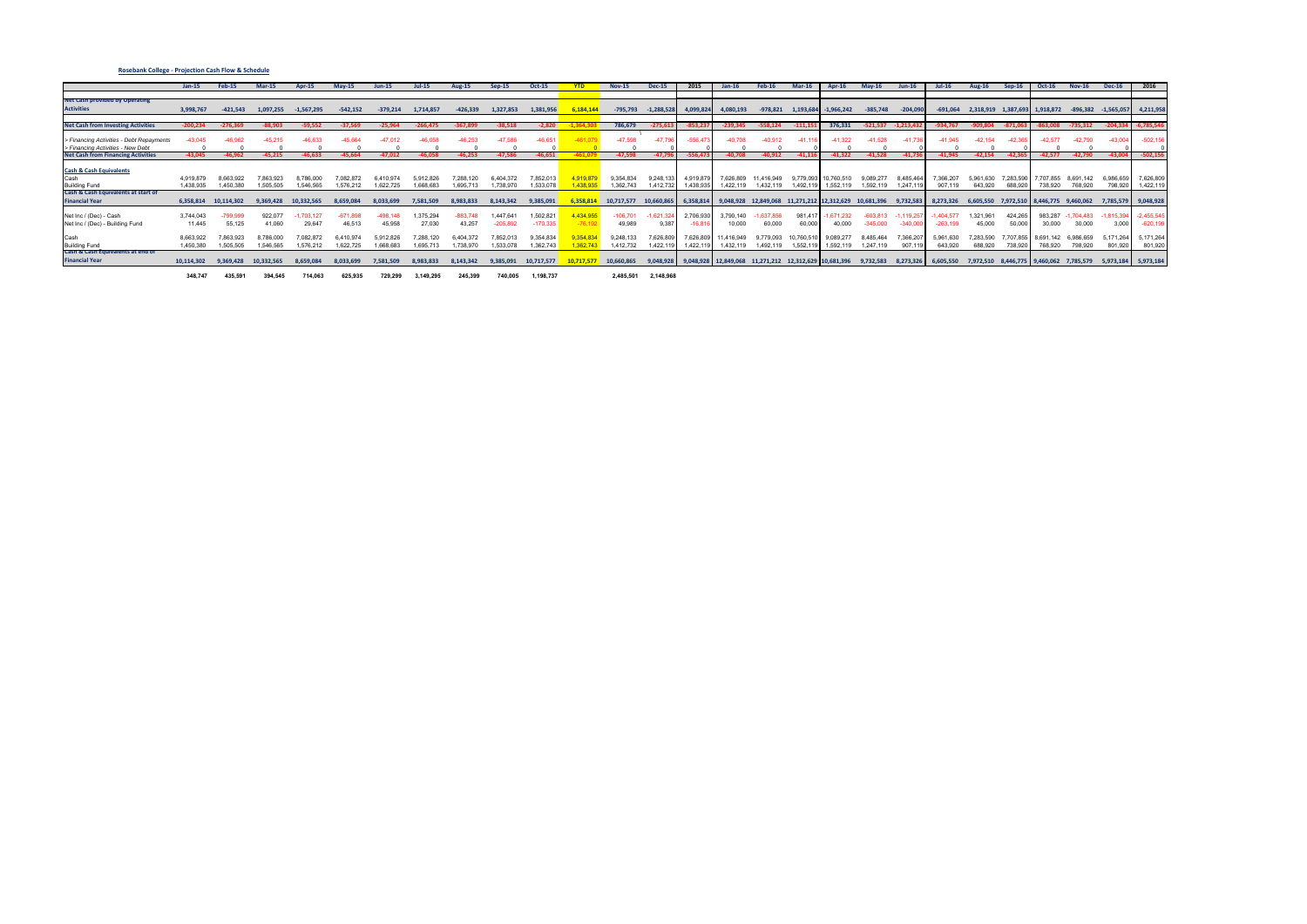|                                                                                                                                                                                                                                                                                                                                                               | $Jan-15$                                                                           | <b>Feb-15</b>                                                                                             | $Mar-15$                                                                             | $Apr-15$                                                            | $May-15$                                                                          | <b>Jun-15</b>                                                                           | $Jul-15$                                                                              | <b>Aug-15</b>                                                                     | $Sep-15$                                                                | <b>Oct-15</b>                                                                      | <b>YTD</b>                                                                                   | <b>Nov-15</b>                                                            | <b>Dec-15</b>                                                    | 2015                                                                                     | $Jan-16$                                                            | <b>Feb-16</b>                                                                | $Mar-16$                                                                | <b>Apr-16</b>                                                     | $May-16$                                                                           | $Jun-16$                                                | $Jul-16$                                                                          | <b>Aug-16</b>                                                           | $Sep-16$                                                            | <b>Oct-16</b>                                                                  | <b>Nov-16</b>                                                                     | <b>Dec-16</b>                                               | 2016                                                                                     |
|---------------------------------------------------------------------------------------------------------------------------------------------------------------------------------------------------------------------------------------------------------------------------------------------------------------------------------------------------------------|------------------------------------------------------------------------------------|-----------------------------------------------------------------------------------------------------------|--------------------------------------------------------------------------------------|---------------------------------------------------------------------|-----------------------------------------------------------------------------------|-----------------------------------------------------------------------------------------|---------------------------------------------------------------------------------------|-----------------------------------------------------------------------------------|-------------------------------------------------------------------------|------------------------------------------------------------------------------------|----------------------------------------------------------------------------------------------|--------------------------------------------------------------------------|------------------------------------------------------------------|------------------------------------------------------------------------------------------|---------------------------------------------------------------------|------------------------------------------------------------------------------|-------------------------------------------------------------------------|-------------------------------------------------------------------|------------------------------------------------------------------------------------|---------------------------------------------------------|-----------------------------------------------------------------------------------|-------------------------------------------------------------------------|---------------------------------------------------------------------|--------------------------------------------------------------------------------|-----------------------------------------------------------------------------------|-------------------------------------------------------------|------------------------------------------------------------------------------------------|
| <b>Cash Flow from Operating Activities</b><br><b>Government Grants</b><br><b>Tuition Fees</b><br>Payments to Employees<br>Payments to Suppliers<br>Interest Expense (insert actuals)<br>GST payment/refund timing impacts                                                                                                                                     | 5,010,611<br>239,106<br>$-731,450$<br>-603,970<br>$-38,769$<br>$\Omega$<br>123,240 | $\mathbf{0}$<br>1,180,189<br>$-1.038.080$<br>$-611,200$<br>$-34,853$<br>$\overline{\mathbf{0}}$<br>82,400 | 1,823,526<br>767,514<br>$-951.625$<br>$-615,960$<br>$-43,305$<br>$\Omega$<br>117,106 | 559,708<br>$-1,304,908$<br>$-842,827$<br>$-35,181$<br>- 0<br>55,913 | 9,193<br>782,282<br>$-1,026,148$<br>$-348.109$<br>$-29,443$<br>$\Omega$<br>70,073 | $\mathbf 0$<br>864,269<br>$-1,060,922$<br>$-215,245$<br>$-34,802$<br>$\Omega$<br>67,486 | 2,505,306<br>612,513<br>$-829, 115$<br>$-713,335$<br>$-35,757$<br>$\Omega$<br>175,245 | 8,500<br>778,916<br>$-978,323$<br>$-353.746$<br>$-35,561$<br>88,983<br>64,892     | 1,819,221<br>821,554<br>$-978,770$<br>$-371,095$<br>$-34,229$<br>71,172 | 3,089,600<br>589,081<br>1,240,996<br>$-742,632$<br>$-35,163$<br>-306,322<br>28,388 | 14,265,957<br>7,195,132<br>10.140.337<br>$-5.418.119$<br>$-357,064$<br>$-217.339$<br>855.915 | $^{\circ}$<br>412,939<br>$-911.748$<br>$-325.461$<br>$-34,217$<br>62,694 | 30,000<br>61,000<br>1,216,09<br>$-184,235$<br>$-34,01$<br>54,816 | 14,295,957<br>7,669,071<br>2,268,17<br>$-5,927,81$<br>$-425,299$<br>$-217.33$<br>973,425 | 5,302,758<br>239,106<br>929,922<br>-613,970<br>$-41,019$<br>123,240 | 1,200,189<br>$-1,447,026$<br>$-651,200$<br>$-40,816$<br>$-122,368$<br>82,400 | 1,885,548<br>807,514<br>$-929,922$<br>$-655.960$<br>$-40,61$<br>127,116 | 579,708<br>447.026<br>-882.827<br>$-40,406$<br>-231,291<br>55,600 | $\mathbf 0$<br>872,282<br>$-929,922$<br>$-388.109$<br>$-40,199$<br>100,200         | 954,269<br>$-929,92$<br>$-255,24$<br>$-39,99$<br>66,800 | $\Omega$<br>632,513<br>$-929.922$<br>$-753.335$<br>$-39,783$<br>359,477<br>39,985 | 2,651,379<br>874,604<br>-929,922<br>$-307.519$<br>$-39,573$<br>69,950   | 1,885,548<br>841,554<br>-929.92<br>$-411.09$<br>$-39,362$<br>40,970 | 3,455,418<br>422,730<br>.447.026<br>$-529.208$<br>$-39,151$<br>6,109<br>50,000 | $\overline{0}$<br>412,939<br>$-929,922$<br>$-410,461$<br>$-38,938$<br>70,000      | 124,471<br>$-1.447.02$<br>$-368.77$<br>$-38,724$<br>165,000 | 15,180,651<br>7,961,879<br>13,227,480<br>$-6.227.707$<br>$-478,573$<br>11,928<br>991,261 |
| <b>Net Cash provided by Operating</b><br><b>Activities</b>                                                                                                                                                                                                                                                                                                    | 3,998,767                                                                          | $-421,543$                                                                                                | 1,097,255                                                                            | $-1,567,295$                                                        | $-542,152$                                                                        | $-379,214$                                                                              | 1,714,857                                                                             | $-426,339$                                                                        | 1,327,853                                                               | 1,381,956                                                                          | 6,184,144                                                                                    |                                                                          | -795,793 -1,288,528                                              | 4,099,824                                                                                | 4,080,193                                                           |                                                                              | -978,821 1,193,684                                                      | $-1,966,242$                                                      | $-385,748$                                                                         | $-204,090$                                              |                                                                                   | -691,064 2,318,919 1,387,693                                            |                                                                     |                                                                                | 1,918,872 -896,382 -1,565,057                                                     |                                                             | 4,211,958                                                                                |
| <b>Investing Activities</b><br>Revenues - Bank Guarantee - Stage 2<br>Revenues - Grants - Stage 3<br>Revenues - Grants - Stage 4<br>Revenues - Grants - Stage !<br>Revenues - Grants - Stage<br>Revenues - Grants - Stage 7<br>Revenues - Grants - Stage &                                                                                                    |                                                                                    |                                                                                                           |                                                                                      |                                                                     |                                                                                   |                                                                                         |                                                                                       |                                                                                   |                                                                         |                                                                                    |                                                                                              | 810,563                                                                  | 55,000                                                           | 865,563                                                                                  | 340,000                                                             | 389,345                                                                      | 707,469                                                                 | 693,699                                                           | - 0                                                                                |                                                         |                                                                                   |                                                                         |                                                                     |                                                                                |                                                                                   |                                                             | 2,130,513                                                                                |
| Revenues - Building Fund                                                                                                                                                                                                                                                                                                                                      | 11,445                                                                             | 55,125                                                                                                    | 41,060                                                                               | 29,647                                                              | 46,513                                                                            | 45,958                                                                                  | 27,030                                                                                | 43,257                                                                            | 44,108                                                                  | 29,875                                                                             | 374,018                                                                                      | 49,989                                                                   | 9,387                                                            | 433,394                                                                                  | 10,000                                                              | 60,000                                                                       | 60,000                                                                  | 40,000                                                            | 55,000                                                                             | 60,000                                                  | 36,801                                                                            | 45,000                                                                  | 50,000                                                              | 30,000                                                                         | 30,000                                                                            | 3,000                                                       | 479,801                                                                                  |
| Payments for PP & E - Stage 2<br>Payments for PP & E - Stage 3<br>Payments for PP & E - Stage 4<br>Payments for PP & E - Stage 5<br>Payments for PP & E - Stage 6<br>Payments for PP & E - Stage 7<br>Payments for PP & E - Stage 8                                                                                                                           | $-24,955$<br>$-6,930$<br>- 0<br>$-5,000$<br>$-5,000$                               | $\Omega$<br>- 0<br>$-53,886$<br>$\Omega$                                                                  | $\Omega$<br>$\Omega$<br>$-72,711$<br>$\Omega$<br>$\Omega$<br>$\Omega$<br>$\Omega$    | $-65,188$                                                           | $\Omega$<br>$\Omega$<br>$-35.886$<br>$-7,450$                                     | $-44,250$                                                                               | $-16,798$<br>$-9,707$                                                                 | $\Omega$<br>$-4.460$<br>$-15,045$<br>$\Omega$<br>$\Omega$<br>$\Omega$<br>$\Omega$ | $\Omega$<br>$-77,837$<br>$\Omega$                                       | $-755$<br>$-5,815$<br>$\sqrt{ }$<br>$-5,521$                                       | $-22,013$<br>351.394<br>$-14,380$<br>$-58.886$<br>$-10,521$                                  | $-55,000$<br>$\sqrt{ }$<br>- 0<br>റ<br>റ                                 | $-340,00$                                                        | $-22.01$<br>$-746.39$<br>$-14,38$<br>$-58.85$<br>$-10,52$                                | 389,345                                                             | $-707.469$                                                                   | $-748.620$                                                              | $-332.368$                                                        | $\Omega$<br>$\Omega$<br>$-536.537$<br>$\Omega$<br>$\Omega$<br>$\Omega$<br>$\Omega$ | $-1.223.43$<br>$-10,00$                                 | $-881.568$<br>$-10,000$<br>$-5,000$<br>$\Omega$                                   | $\Omega$<br>$-914,804$<br>$-10,000$<br>$-5,000$<br>$\Omega$<br>$\Omega$ | $-891,063$<br>-5,000                                                | -823,008<br>$-25,000$<br>$-5,000$<br>$\Omega$                                  | $\Omega$<br>$\Omega$<br>-685,312<br>$-25,000$<br>$-5,000$<br>$\Omega$<br>$\Omega$ | $-207,334$                                                  | $-8,340,860$<br>$-80,000$<br>$-25,000$                                                   |
| Payments for Capital                                                                                                                                                                                                                                                                                                                                          | -169,794                                                                           | $-277,608$                                                                                                | $-57,252$                                                                            | $-24,011$                                                           | $-40,746$                                                                         | $-27,672$                                                                               | $-267,000$                                                                            | $-391,651$                                                                        | $-4,789$                                                                | $-20,604$                                                                          | $-1,281,127$                                                                                 | $-18,873$                                                                |                                                                  | $-1,300,00$                                                                              | 200,000                                                             | $-300,000$                                                                   | $-130,000$                                                              | $-25,000$                                                         | $-40,000$                                                                          | $-40,00$                                                | $-75,000$                                                                         | $-25,000$                                                               | $-25.00$                                                            | $-40,000$                                                                      | -50,000                                                                           |                                                             | $-950,000$                                                                               |
| <b>Net Cash from Investing Activities</b>                                                                                                                                                                                                                                                                                                                     | $-200,234$                                                                         | $-276,369$                                                                                                | $-88.903$                                                                            | $-59,552$                                                           | $-37,569$                                                                         | $-25,964$                                                                               | $-266,475$                                                                            | $-367,899$                                                                        | $-38,518$                                                               | $-2,820$                                                                           | $-1.364.303$                                                                                 | 786,679                                                                  | $-275,61$                                                        | $-853,2$                                                                                 | $-239,345$                                                          | $-558,124$                                                                   | $-111,151$                                                              | 376,331                                                           | $-521,537 -1,213,43$                                                               |                                                         | -934,767                                                                          | -909,804 -871,06                                                        |                                                                     |                                                                                | -863,008 -735,312                                                                 | $-204,33$                                                   | $-6,785,546$                                                                             |
| <b>Financing Activities</b><br>Debt : Repayments - Demountables<br>Debt: Repayments - Stage<br>Debt : Repayments - Stage 2<br>Debt : Repayments - Stage 3<br>Debt: Repayments - Stage 4<br>Debt : Repayments - Stage 5<br>Debt : Repayments - Stage 6<br>Debt : Repayments - Stage<br>Debt : Repayments - Stage<br>Debt: New - Stage 3<br>Debt: New - Stage 4 | $\overline{0}$<br>$-17,901$<br>$-15,233$<br>$-9,911$<br>$\Omega$                   | - 0<br>$-18,846$<br>$-16,558$<br>$-11,558$                                                                | $\Omega$<br>$-18,475$<br>$-15,970$<br>$-10,770$                                      | $-18.834$<br>$-16,452$<br>$-11,347$                                 | $\Omega$<br>$-18,647$<br>$-16, 128$<br>$-10,889$                                  | $-18,988$<br>$-16,586$<br>$-11,438$                                                     | $-18,807$<br>$-16,267$<br>$-10,984$                                                   | $\Omega$<br>$-18.886$<br>$-16,336$<br>$-11,031$                                   | $-19,221$<br>$-16,789$<br>$-11,576$                                     | $-19,048$<br>$-16,476$<br>$-11,127$                                                | $-187.653$<br>$-16279$<br>$-110,631$                                                         | $-19,313$<br>$-16,830$<br>$-11,454$                                      | $-19.39$<br>$-16,90$<br>$-11,50$                                 | $-226.35$<br>$-196.52$<br>$-133,58$                                                      | $-17,876$<br>$-14,550$<br>$-8,282$                                  | $-17,965$<br>$-14,623$<br>$-8,324$                                           | $-18.055$<br>$-14,696$<br>$-8.365$                                      | $-18.145$<br>$-14,769$<br>$-8.407$                                | - 0<br>$-18,236$<br>$-14,843$<br>$-8.449$<br>- 0<br>- 0                            | $-18.32$<br>$-14,91$<br>$-8.49$                         | $-18.419$<br>$-14,992$<br>$-8.534$                                                | $-18,511$<br>$-15,067$<br>$-8.577$                                      | $-18.603$<br>$-15, 14$<br>$-8.61$                                   | 18.696<br>$-15,218$<br>8.663                                                   | $\Omega$<br>$-18,790$<br>$-15,294$<br>$-8,706$<br>$\Omega$                        | $-18.85$<br>$-15,37$<br>$-8.74$                             | $-220,505$<br>$-179,484$<br>$-102, 167$                                                  |
| Debt: New - Stage 5<br>Debt: New - Stage 6<br>Debt : New - Stage 7<br>Debt: New - Stage 8                                                                                                                                                                                                                                                                     |                                                                                    |                                                                                                           |                                                                                      |                                                                     |                                                                                   |                                                                                         |                                                                                       |                                                                                   |                                                                         |                                                                                    |                                                                                              |                                                                          |                                                                  |                                                                                          |                                                                     |                                                                              |                                                                         |                                                                   |                                                                                    |                                                         |                                                                                   |                                                                         |                                                                     |                                                                                |                                                                                   |                                                             |                                                                                          |
| <b>Net Cash from Financing Activities</b><br><b>Cash &amp; Cash Equivalents</b><br>Cash<br><b>Building Fund</b>                                                                                                                                                                                                                                               | $-43,045$<br>4,919,879<br>1,438,935                                                | $-46.962$<br>8.663.922<br>1,450,380                                                                       | $-45,215$<br>7.863.923<br>1,505,505                                                  | $-46.633$<br>8,786,000<br>1,546,565                                 | $-45.664$<br>7.082.872<br>1,576,212                                               | $-47.012$<br>6,410,974<br>1,622,725                                                     | $-46.058$<br>5,912,826<br>1,668,683                                                   | $-46,253$<br>7.288.120<br>1,695,713                                               | $-47,586$<br>6.404.372<br>1,738,970                                     | $-46,651$<br>7,852,013<br>1,533,078                                                | $-461,079$<br>4.919.879<br>1,438,935                                                         | -47,598<br>9.354.834<br>1,362,743                                        | $-47,79$<br>9.248.133<br>1,412,73                                | $-556,47$<br>4.919.879<br>1,438,935                                                      | $-40,708$<br>1,422,119                                              | $-40,912$<br>7.626.809 11.416.949 9.779.093<br>1,432,119                     | $-41,116$<br>1,492,11                                                   | $-41,322$<br>10.760.510<br>1,552,119                              | $-41,528$<br>9.089.277<br>1,592,119                                                | $-41,73$<br>8.485.464<br>1,247,11                       | $-41,945$<br>7.366.207<br>907,119                                                 | 5.961.630<br>643,920                                                    | $-42,154$ $-42,36$<br>7.283.590<br>688,920                          | $-42,577$<br>738,920                                                           | $-42,790$<br>7.707.855 8.691.142<br>768,920                                       | $-43,004$<br>6.986.659<br>798,920                           | $-502,156$<br>7,626,809<br>1,422,119                                                     |
| Cash & Cash Equivalents at start of                                                                                                                                                                                                                                                                                                                           |                                                                                    |                                                                                                           |                                                                                      |                                                                     |                                                                                   |                                                                                         |                                                                                       |                                                                                   |                                                                         |                                                                                    |                                                                                              |                                                                          |                                                                  |                                                                                          |                                                                     |                                                                              |                                                                         |                                                                   |                                                                                    |                                                         |                                                                                   |                                                                         |                                                                     |                                                                                |                                                                                   |                                                             |                                                                                          |
| <b>Financial Year</b><br>Net Inc / (Dec) - Cash<br>Net Inc / (Dec) - Building Fund                                                                                                                                                                                                                                                                            | 6,358,814<br>3,744,043<br>11,445                                                   | 10,114,302<br>$-799,999$<br>55,125                                                                        | 9,369,428<br>922,077<br>41,060                                                       | 10,332,565<br>$-1,703,127$<br>29,647                                | 8,659,084<br>$-671,898$<br>46,513                                                 | 8,033,699<br>$-498,148$<br>45,958                                                       | 7,581,509<br>1,375,294<br>27,030                                                      | 8,983,833<br>$-883,748$<br>43,257                                                 | 8,143,342<br>1,447,641<br>$-205,892$                                    | 9,385,091<br>1,502,821<br>$-170,335$                                               | 6,358,814<br>4,434,955<br>$-76,192$                                                          | 10,717,577<br>$-106,701$<br>49,989                                       | 10,660,865<br>$-1,621,32$<br>9,387                               | 6,358,814<br>2,706,930<br>$-16,816$                                                      | 9,048,928<br>3,790,140<br>10,000                                    | 12,849,068 11,271,212<br>$-1,637,856$<br>60,000                              | 981,417<br>60,000                                                       | .671,232<br>40,000                                                | 12,312,629 10,681,396<br>$-603,813$<br>$-345,000$                                  | 9,732,583<br>$-1,119,25$<br>$-340,000$                  | 8,273,326<br>$-1,404,577$<br>$-263,199$                                           | 6,605,550 7,972,510<br>1,321,961<br>45,000                              | 424,265<br>50,000                                                   | 983,287<br>30,000                                                              | 8,446,775 9,460,062<br>$-1,704,483$<br>30,000                                     | 7,785,579<br>$-1,815,39$<br>3,000                           | 9,048,928<br>$-2,455,545$<br>$-620,199$                                                  |
| <b>Building Fund</b><br>Cash & Cash Equivalents at end of                                                                                                                                                                                                                                                                                                     | 8,663,922<br>1,450,380                                                             | 7,863,923<br>1,505,505                                                                                    | 8,786,000<br>1,546,565                                                               | 7,082,872<br>1,576,212                                              | 6,410,974<br>1,622,725                                                            | 5,912,826<br>1,668,683                                                                  | 7,288,120<br>1,695,713                                                                | 6,404,372<br>1,738,970                                                            | 7,852,013<br>1,533,078                                                  | 9,354,834<br>1,362,743                                                             | 9.354.834<br>1,362,743                                                                       | 9,248,133<br>1,412,732                                                   | 7,626,809<br>1,422,119                                           | 7,626,809<br>1,422,119                                                                   | 11,416,949<br>1,432,119                                             | 9,779,093<br>1,492,119                                                       | 10,760,510<br>1,552,119                                                 | 9,089,277<br>1,592,119                                            | 8,485,464<br>1,247,119                                                             | 7,366,20<br>907,11                                      | 5,961,630<br>643,920                                                              | 7,283,590<br>688,920                                                    | 7,707,855<br>738,920                                                | 8,691,142<br>768,920                                                           | 6,986,659<br>798,920                                                              | 5,171,264<br>801,920                                        | 5,171,264<br>801,920                                                                     |
| <b>Financial Year</b>                                                                                                                                                                                                                                                                                                                                         | 10,114,302                                                                         | 9,369,428                                                                                                 | 10,332,565                                                                           | 8,659,084                                                           | 8,033,699                                                                         | 7,581,509                                                                               | 8,983,833                                                                             | 8,143,342                                                                         | 9,385,091                                                               | 10,717,577                                                                         | 10,717,577                                                                                   | 10,660,865                                                               | 9.048.928                                                        | 9,048,928                                                                                |                                                                     | 12,849,068 11,271,212 12,312,629                                             |                                                                         | 10,681,396                                                        | 9,732,583                                                                          | 8,273,326                                               | 6,605,550                                                                         | 7,972,510 8,446,775                                                     |                                                                     |                                                                                | 9,460,062 7,785,579                                                               | 5,973,184                                                   | 5,973,184                                                                                |
|                                                                                                                                                                                                                                                                                                                                                               | 348,747                                                                            | 435,591                                                                                                   | 394,545                                                                              | 714,063                                                             | 625,935                                                                           | 729,299                                                                                 | 3,149,295                                                                             | 245,399                                                                           | 740,005                                                                 | 1,198,737                                                                          |                                                                                              | 2,485,501                                                                | 2,148,968                                                        |                                                                                          |                                                                     |                                                                              |                                                                         |                                                                   |                                                                                    |                                                         |                                                                                   |                                                                         |                                                                     |                                                                                |                                                                                   |                                                             |                                                                                          |

### **Rosebank College ‐ Projection Cash Flow & Schedule**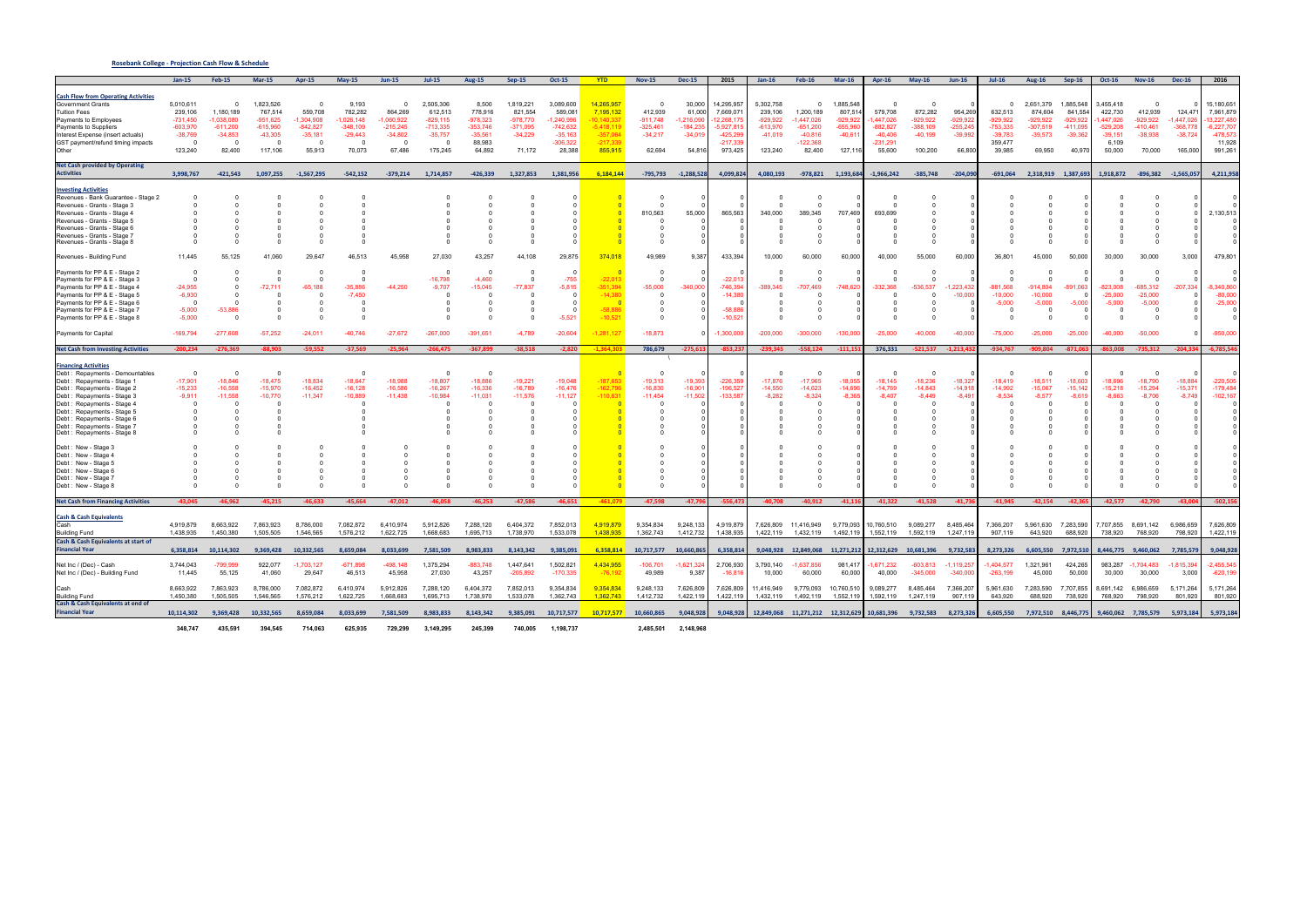#### **Rosebank College ‐ Budgeted Projection Cash Flow & Schedule**

|                                                           | $Jan-15$                | <b>Feb-15</b> | $Mar-15$                | Apr-15       | <b>May-15</b>           | <b>Jun-15</b>           | <b>Jul-15</b>           | <b>Aug-15</b>           | <b>Sep-15</b>           | <b>Oct-15</b>           | <b>Nov-15</b> | <b>Dec-15</b> | <b>Total</b>  |
|-----------------------------------------------------------|-------------------------|---------------|-------------------------|--------------|-------------------------|-------------------------|-------------------------|-------------------------|-------------------------|-------------------------|---------------|---------------|---------------|
|                                                           |                         |               |                         |              |                         |                         |                         |                         |                         |                         |               |               |               |
| <b>Cash Flow from Operating Activities</b>                |                         |               |                         |              |                         |                         |                         |                         |                         |                         |               |               |               |
| <b>Government Grants</b>                                  | 5,010,611               | $\mathsf 0$   | 1,484,293               | $\mathbf 0$  | $\Omega$                | $\mathsf 0$             | $\mathbf 0$             | 2,505,305               | 1,484,293               | 2,505,305               | 0             | $\Omega$      | 12,989,807    |
| <b>Tuition Fees</b>                                       | 239,106                 | 983,571       | 776,221                 | 496,044      | 739,670                 | 851,432                 | 507,110                 | 825,604                 | 658,733                 | 458,730                 | 487.629       | 124,471       | 7,148,321     |
| Payments to Employees                                     | $-731,450$              | $-966,557$    | $-993,315$              | $-1,481,905$ | $-994,141$              | $-979,124$              | -975,430                | $-986,319$              | $-985,009$              | $-1,482,045$            | $-978,191$    | $-1,315,754$  | $-12,869,240$ |
|                                                           |                         |               |                         |              |                         |                         |                         |                         |                         |                         |               |               |               |
| Payments to Suppliers                                     | $-603,970$              | $-632,634$    | $-502,018$              | $-525,706$   | $-290,264$              | $-408,756$              | -484,641                | $-267,519$              | $-365,736$              | -488,363                | $-400, 461$   | $-359,680$    | $-5,329,747$  |
| Interest Expense                                          | $-47,621$               | $-47,435$     | $-47,249$               | $-47,062$    | $-46,874$               | $-46,684$               | $-46,494$               | $-46,303$               | $-46, 110$              | $-45,917$               | $-45,723$     | $-57,664$     | $-571,135$    |
| Other                                                     | 123,240                 | 53,943        | 72,145                  | 80,799       | 90,820                  | 56,968                  | 37,796                  | 61,073                  | 41,771                  | 58,849                  | 72,694        | 169,838       | 919,936       |
| <b>Net Cash provided by Operating</b>                     |                         |               |                         |              |                         |                         |                         |                         |                         |                         |               |               |               |
| <b>Activities</b>                                         | 3,989,916               | $-609, 112$   | 790,077                 | $-1,477,829$ | $-500,788$              | $-526,164$              | $-961,659$              | 2,091,842               | 787,942                 | 1,006,559               | $-864,052$    | $-1,438,789$  | 2,287,942     |
|                                                           |                         |               |                         |              |                         |                         |                         |                         |                         |                         |               |               |               |
|                                                           |                         |               |                         |              |                         |                         |                         |                         |                         |                         |               |               |               |
| <b>Investing Activities</b>                               |                         |               |                         |              |                         |                         |                         |                         |                         |                         |               |               |               |
| Revenues - Bank Guarantee - Stage 2                       | $\mathbf 0$<br>$\Omega$ | 0<br>$\Omega$ | $\mathbf 0$<br>$\Omega$ | $\mathbf 0$  | $\mathbf 0$<br>$\Omega$ | $\mathbf 0$<br>$\Omega$ | $\mathbf 0$<br>$\Omega$ | $\mathbf 0$<br>$\Omega$ | $\Omega$<br>$\mathbf 0$ | $\mathbf 0$<br>$\Omega$ | 0<br>0        |               | $\Omega$      |
| Revenues - Grants - Stage 3                               | $\Omega$                |               |                         | 0            |                         |                         |                         |                         |                         |                         |               |               |               |
| Revenues - Grants - Stage 4                               |                         | $\Omega$      | 431,925                 | 301,000      | 558,000                 | 495,000                 | 301,000                 | 474,000                 | 259,000                 | 322,000                 | 187,048       | ŋ             | 3,328,973     |
| Revenues - Grants - Stage 5                               | $\Omega$                | $\Omega$      | $\Omega$                | $\mathbf 0$  | $\Omega$                | $\Omega$                | $\Omega$                | $\Omega$                | $\Omega$                | $\Omega$                | $\Omega$      | ŋ             | $\Omega$      |
| Revenues - Grants - Stage 6                               | $\Omega$                | $\Omega$      | $\Omega$                | $\Omega$     | $\Omega$                | $\Omega$                | $\Omega$                | $\Omega$                | $\Omega$                | $\Omega$                | $\Omega$      | $\Omega$      | 0             |
| Revenues - Grants - Stage 7                               | $\mathbf 0$             | 0             | 0                       | $\mathbf 0$  | $\Omega$                | 0                       | $\pmb{0}$               | $\mathbf 0$             | $\mathbf 0$             | 0                       | 0             | $\Omega$      | $\mathbf 0$   |
| Revenues - Grants - Stage 8                               | $\Omega$                | $\Omega$      | $\Omega$                | 0            | $\Omega$                | 0                       | $\mathbf 0$             | $\mathbf 0$             | $\mathbf 0$             | $\Omega$                | 0             |               | $\mathbf 0$   |
|                                                           | 11,445                  | 70,829        |                         | 29,086       | 45,974                  | 53,242                  |                         | 54,708                  | 42,539                  | 31,481                  | 32,331        | 3,515         | 450,210       |
| Revenues - Building Fund                                  |                         |               | 48,119                  |              |                         |                         | 26,941                  |                         |                         |                         |               |               |               |
| Payments for PP & E - Stage 2                             | $\mathbf 0$             | $\Omega$      | $\Omega$                | $\mathbf 0$  | $\Omega$                | $\Omega$                | $\Omega$                | $\mathbf 0$             | $\Omega$                | $\mathbf 0$             | $\Omega$      | $\Omega$      | $\Omega$      |
| Payments for PP & E - Stage 3                             | $^{\circ}$              | <sup>n</sup>  | $\Omega$                | $\mathbf 0$  | $\Omega$                | 0                       | 0                       | $\Omega$                | 0                       | <sup>n</sup>            | $\Omega$      | г             | $\Omega$      |
| Payments for PP & E - Stage 4                             | $-24,955$               | $-65.600$     | $-84.500$               | $-301,000$   | $-558,000$              | -495.000                | $-301,000$              | -474,000                | $-259.000$              | $-322,000$              | $-652.945$    | $-462,000$    | $-4,000,000$  |
| Payments for PP & E - Stage 5                             | $\Omega$                | $\Omega$      | $\Omega$                | $\Omega$     | $\Omega$                | $\Omega$                | $\Omega$                | $\Omega$                | $\Omega$                | $\Omega$                | $\Omega$      | c             | $\Omega$      |
| Payments for PP & E - Stage 6                             | $\Omega$                | $\Omega$      | $\Omega$                | $\mathbf 0$  | $\mathbf 0$             | $\Omega$                | $\mathbf 0$             | $\mathbf 0$             | $\Omega$                | $\Omega$                | 0             | 0             | $\Omega$      |
| Payments for PP & E - Stage 7                             | $\Omega$                | $\Omega$      | $\Omega$                | $\Omega$     | $\mathbf 0$             | $\Omega$                | $\Omega$                | $\Omega$                | $\Omega$                | $\Omega$                | $\Omega$      |               | $\Omega$      |
| Payments for PP & E - Stage 8                             | $\mathbf 0$             | $\Omega$      | $\Omega$                | $\mathbf 0$  | $\Omega$                | 0                       | $\mathbf 0$             | $\mathbf 0$             | $\Omega$                | $\Omega$                | 0             | C             | $\Omega$      |
|                                                           |                         |               |                         |              |                         |                         |                         |                         |                         |                         |               |               |               |
| Payments for Capital                                      | $-169,794$              | $-184,083$    | $-137,500$              | $-500.000$   | $-38,000$               | $-38,000$               | $-38.000$               | $-38,000$               | $-38.000$               | $-118,623$              | $\Omega$      | $\Omega$      | $-1,300,000$  |
|                                                           |                         |               |                         |              |                         |                         |                         |                         |                         |                         |               |               |               |
| <b>Net Cash from Investing Activities</b>                 | $-183,304$              | $-178,854$    | 258,044                 | $-470,914$   | 7,974                   | 15,242                  | $-11,059$               | 16,708                  | 4,539                   | $-87,142$               | $-433,566$    | $-458,485$    | $-1,520,817$  |
|                                                           |                         |               |                         |              |                         |                         |                         |                         |                         |                         |               |               |               |
| <b>Financing Activities</b>                               |                         |               |                         |              |                         |                         |                         |                         |                         |                         |               |               |               |
| Debt: Repayments - Demountables                           | $-9,372$                | $-9,372$      | $-9,372$                | $-9,502$     | $-9.502$                | $-9,502$                | $-9,633$                | $-9,633$                | $-9.633$                | $-9.766$                | $-9,766$      | $-9,639$      | $-114,694$    |
| Debt: Repayments - Stage 1                                | $-15,817$               | $-15,902$     | $-15,988$               | $-16,075$    | $-16,162$               | $-16,250$               | $-16,338$               | $-16,426$               | $-16,515$               | $-16,605$               | $-16,695$     | $-18,431$     | $-197,203$    |
| Debt: Repayments - Stage 2                                | $-12,247$               | $-12,314$     | $-12,380$               | $-12.447$    | $-12,515$               | $-12,583$               | $-12,651$               | $-12,719$               | $-12,788$               | $-12,858$               | $-12.927$     | $-16,069$     | $-154,499$    |
| Debt: Repayments - Stage 3                                | $-6,130$                | $-6,163$      | $-6,197$                | $-6,230$     | $-6,264$                | $-6,298$                | $-6,332$                | $-6,366$                | $-6,401$                | $-6,435$                | $-6,470$      | $-5,016$      | $-74,304$     |
| Debt: Repayments - Stage 4                                | $\Omega$                | 0             | $\Omega$                | $\mathbf 0$  | $\Omega$                | $\Omega$                | $\Omega$                | $^{\circ}$              | $\Omega$                | 0                       | 0             | C             | 0             |
| Debt: Repayments - Stage 5                                | $\Omega$                | $\Omega$      | $\Omega$                | $\Omega$     | $\Omega$                | $\Omega$                | $\Omega$                | $\Omega$                | $\Omega$                | $\Omega$                | $\Omega$      | r             | $\Omega$      |
| Debt: Repayments - Stage 6                                | $\Omega$                | $\Omega$      | $\Omega$                | $\Omega$     | $\Omega$                | $\Omega$                | $\Omega$                | $\Omega$                | $\Omega$                | <sup>n</sup>            | $\Omega$      | n             | $\Omega$      |
| Debt: Repayments - Stage 7                                | $\Omega$                | $\Omega$      | $\Omega$                | $\Omega$     | $\Omega$                | $\Omega$                | $\Omega$                | $\Omega$                | $\Omega$                | $\Omega$                | $\Omega$      | $\Omega$      | $\Omega$      |
| Debt: Repayments - Stage 8                                | $\Omega$                | $\Omega$      | $\Omega$                | $\mathbf 0$  | $\Omega$                | $\Omega$                | $\mathbf 0$             | $\Omega$                | $\mathbf 0$             | $\Omega$                | 0             | $\Omega$      | $\Omega$      |
|                                                           |                         |               |                         |              |                         |                         |                         |                         |                         |                         |               |               |               |
| Debt: New - Stage 3                                       | $\Omega$                | $\Omega$      | $\Omega$                | $\Omega$     | $\Omega$                | $\Omega$                | $\Omega$                | $\Omega$                | $\Omega$                | $\Omega$                | $\Omega$      |               | $\Omega$      |
| Debt: New - Stage 4                                       | $\Omega$                | $\Omega$      | $\Omega$                | $\Omega$     | $\Omega$                | $\Omega$                | $\Omega$                | $\Omega$                | $\mathbf 0$             | $\Omega$                | 0             | 671.027       | 671,027       |
| Debt: New - Stage 5                                       | $\Omega$                | $\Omega$      | $\Omega$                | $\mathbf 0$  | $\Omega$                | $\Omega$                | 0                       | $\mathbf 0$             | $\Omega$                | $\Omega$                | 0             |               | 0             |
| Debt: New - Stage 6                                       | $\Omega$                | $\Omega$      | $\Omega$                | $\Omega$     | $\mathbf 0$             | $\Omega$                | $\Omega$                | $\Omega$                | $\Omega$                | $\Omega$                | $\Omega$      | C             | $\mathbf 0$   |
| Debt: New - Stage 7                                       | $\Omega$                | $\Omega$      | $\Omega$                | $\Omega$     | $\Omega$                | $\Omega$                | $\Omega$                | $\Omega$                | $\Omega$                | $\Omega$                | 0             | r             | 0             |
| Debt: New - Stage 8                                       | $\Omega$                | $\Omega$      | 0                       | 0            | 0                       | 0                       | 0                       | $\Omega$                | 0                       | $\Omega$                | $\Omega$      |               | 0             |
| <b>Net Cash from Financing Activities</b>                 | $-43,567$               | $-43,752$     | $-43,938$               | $-44,255$    | $-44,443$               | $-44,632$               | $-44,954$               | $-45,145$               | $-45,337$               | $-45,664$               | $-45,858$     | 621,871       | 130,326       |
|                                                           |                         |               |                         |              |                         |                         |                         |                         |                         |                         |               |               |               |
| <b>Cash &amp; Cash Equivalents</b>                        |                         |               |                         |              |                         |                         |                         |                         |                         |                         |               |               |               |
|                                                           | 4,174,966               | 7,926,566     |                         | 7,980,083    |                         | 5,374,768               | 4,765,972               | 3,721,359               | 5,730,056               |                         | 7,276,933     | 5,901,126     | 4,174,966     |
| Cash<br><b>Building Fund</b>                              | 1,827,543               | 1,838,988     | 7,024,019<br>1,909,817  | 1,957,936    | 5,957,999<br>1,987,022  | 2,032,996               | 2,086,238               | 2,113,179               | 2,167,887               | 6,434,660<br>2,210,426  | 2,241,907     | 2,274,238     | 1,827,543     |
| Cash & Cash Equivalents at start of                       |                         |               |                         |              |                         |                         |                         |                         |                         |                         |               |               |               |
|                                                           |                         |               |                         |              |                         |                         |                         |                         |                         |                         |               |               |               |
| <b>Financial Year</b>                                     | 6,002,509               | 9,765,554     | 8,933,836               | 9,938,019    | 7,945,021               | 7,407,764               | 6,852,210               | 5,834,538               | 7,897,943               | 8,645,086               | 9,518,840     | 8,175,364     | 6,002,509     |
|                                                           |                         |               |                         |              |                         |                         |                         |                         |                         |                         |               |               |               |
| Net Inc / (Dec) - Cash                                    | 3,751,600               | $-902,547$    | 956,064                 | $-2,022,084$ | $-583,231$              | $-608,796$              | $-1,044,613$            | 2,008,697               | 704,604                 | 842,273                 | $-1,375,807$  | $-1,278,919$  | 447,241       |
| Net Inc / (Dec) - Building Fund                           | 11,445                  | 70,829        | 48,119                  | 29,086       | 45,974                  | 53,242                  | 26,941                  | 54,708                  | 42,539                  | 31,481                  | 32,331        | 3,515         | 450,210       |
|                                                           |                         |               |                         |              |                         |                         |                         |                         |                         |                         |               |               |               |
| Cash                                                      | 7,926,566               | 7.024.019     | 7,980,083               | 5.957.999    | 5,374,768               | 4,765,972               | 3,721,359               | 5,730,056               | 6.434.660               | 7,276,933               | 5,901,126     | 4,622,207     | 4,622,207     |
| <b>Building Fund</b><br>Cash & Cash Equivalents at end of | 1,838,988               | 1,909,817     | 1,957,936               | 1,987,022    | 2,032,996               | 2,086,238               | 2,113,179               | 2,167,887               | 2,210,426               | 2,241,907               | 2,274,238     | 2,277,753     | 2,277,753     |
|                                                           |                         |               |                         |              |                         |                         |                         |                         |                         |                         |               |               |               |
| <b>Financial Year</b>                                     | 9,765,554               | 8,933,836     | 9,938,019               | 7,945,021    | 7,407,764               | 6,852,210               | 5,834,538               | 7,897,943               | 8,645,086               | 9,518,840               | 8,175,364     | 6,899,960     | 6,899,960     |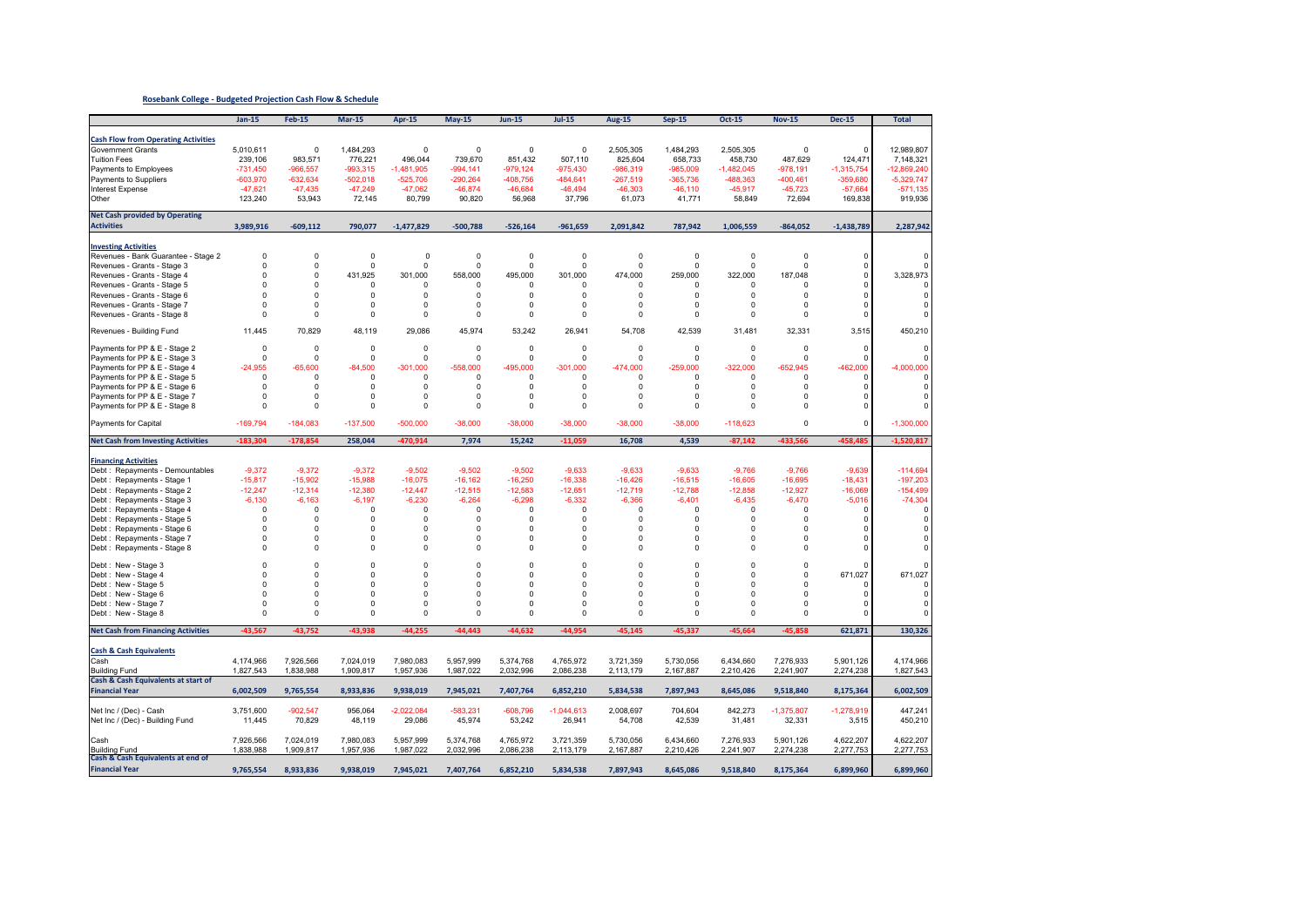|                                                                  | ROSEBANK COLLEGE LIQUIDITY REPORT AS AT 31ST OCTOBER 2015 |                      |              |                 |                                  |                |
|------------------------------------------------------------------|-----------------------------------------------------------|----------------------|--------------|-----------------|----------------------------------|----------------|
|                                                                  |                                                           |                      |              |                 | <b>GRANTS &amp; LOAN AMOUNTS</b> |                |
|                                                                  |                                                           |                      |              |                 | <b>BALANCE TO BE</b>             |                |
|                                                                  | <b>MATURITY DATE</b>                                      | <b>INTEREST RATE</b> | <b>TOTAL</b> | <b>UTILISED</b> | <b>REPAID</b>                    | <b>CASH</b>    |
|                                                                  |                                                           | $\%$                 | \$           | \$              | \$                               | \$             |
|                                                                  |                                                           |                      |              |                 |                                  |                |
| <b>BUILDING GRANTS</b>                                           |                                                           |                      |              |                 |                                  |                |
| CBGA - Stage 1 Block B                                           |                                                           |                      | 2,611,298    | 2,611,298       |                                  |                |
| <b>CBGA-Trade Training Centre</b>                                |                                                           |                      | 398,000      | 398,000         |                                  |                |
| CBGA - Stage 2 CAPA Building                                     |                                                           |                      | 2,306,103    | 2,306,103       |                                  | 0              |
| CBGA - Stage 3 Science Building                                  |                                                           |                      | 2,947,774    | 2,947,774       |                                  | $\overline{0}$ |
| <b>Total Building Grants</b>                                     |                                                           |                      | 8,263,175    | 8,263,175       |                                  | $\mathbf 0$    |
|                                                                  |                                                           |                      |              |                 |                                  |                |
| <b>BORROWINGS</b>                                                |                                                           |                      |              |                 |                                  |                |
| Loan from CDF - Demountable (variable interest loan)             | 30 Mar 2016                                               | 5.00%                | 501,438      | 501,438         |                                  | 0              |
| Loan from CDF - Stage 1 Block B (variable interest loan)         | 30 Sep 2023                                               | 5.00%                | 2,600,000    | 2,600,000       | 1,843,009                        | $\pmb{0}$      |
| Loan from CDF - Stage 2 CAPA Building (Var. interest loan)       | 30 June 2027                                              | 5.00%                | 3,300,000    | 3,300,000       | 2,765,361                        | $\pmb{0}$      |
| Loan from CDF - Stage 3 Science Block (Var. interest loan)       | 31 January 2034                                           | 5.00%                | 3,800,000    | 3,800,000       | 3,640,703                        | $\pmb{0}$      |
| <b>Total Borrowing Facilities</b>                                |                                                           |                      | 10,201,438   | 10,201,438      | 8,249,073                        | 0              |
|                                                                  |                                                           |                      |              |                 |                                  |                |
| <b>CASH</b>                                                      |                                                           |                      |              |                 |                                  |                |
| <b>ANZ Working Account</b>                                       |                                                           | 1.50%                |              |                 |                                  | 72,326         |
| <b>ANZ School Account</b>                                        |                                                           | 1.50%                |              |                 |                                  | 62,026         |
| <b>ANZ Cash Management Account</b>                               |                                                           | 2.25%                |              |                 |                                  | 6,110,388      |
| <b>ANZ Term Deposit</b>                                          | 3 December 2015                                           | 2.60%                |              |                 |                                  | 3,110,094      |
| <b>ANZ Building Fund</b>                                         |                                                           | 2.25%                |              |                 |                                  | 229,598        |
| CDF Term Deposit No 1 (Building Fund)                            | 4 November 2015                                           | 2.30%                |              |                 |                                  | 604,129        |
| CDF Term Deposit No 2 (Building Fund)                            | 4 November 2015                                           | 2.30%                |              |                 |                                  | 529,015        |
| <b>Total Cash</b>                                                |                                                           |                      |              |                 |                                  | 10,717,577     |
|                                                                  |                                                           |                      |              |                 |                                  |                |
| <b>Total Liquidity (Grants, Borrowing Facilities &amp; Cash)</b> |                                                           |                      |              |                 |                                  | 10,717,577     |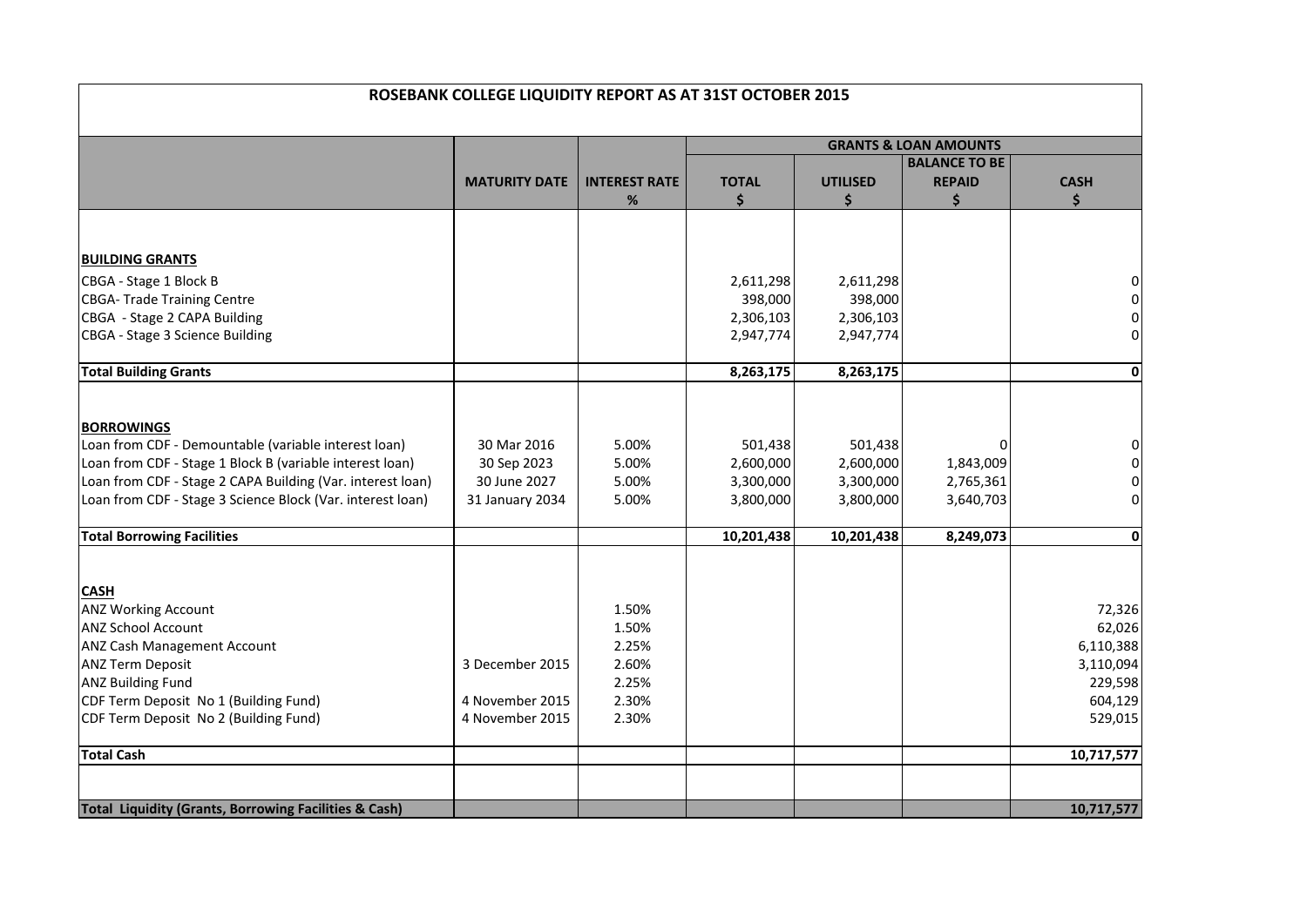### **ROSEBANK COLLEGE REVENUE & EXPENDITURE STATEMENTFOR THE PERIOD ENDED 31ST OCTOBER 2015**

| <b>DESCRIPTION</b>                                                                   | <b>MONTHLY</b><br><b>BUDGET</b> | <b>MONTHLY</b><br><b>ACTUAL</b> | %VAR to<br><b>BUDGET</b> | <b>MONTHLY</b><br><b>GAIN/(LOSS)</b> | <b>YEAR TO</b><br><b>DATE</b> | <b>YEAR TO</b><br><b>DATE</b> | % VAR TO<br><b>BUDGET</b> | <b>YEAR TO</b><br><b>DATE</b>    | <b>ANNUAL</b><br><b>BUDGET</b> | <b>YTD ACTUAL AS</b><br>% OF ANNUAL | <b>PROJECTION</b><br>Nov to Dec | <b>ANNUAL</b><br><b>PROJECTION</b> | <b>ANNUAL</b><br><b>PROJECTION \$ PROJECTION AS</b> | <b>ANNUAL</b>                |
|--------------------------------------------------------------------------------------|---------------------------------|---------------------------------|--------------------------|--------------------------------------|-------------------------------|-------------------------------|---------------------------|----------------------------------|--------------------------------|-------------------------------------|---------------------------------|------------------------------------|-----------------------------------------------------|------------------------------|
|                                                                                      |                                 |                                 |                          | <b>VAR</b>                           | <b>BUDGET</b>                 | <b>ACTUAL</b>                 |                           | <b>GAIN/(LOSS)</b><br><b>VAR</b> |                                | <b>BUDGET</b>                       | 2015                            |                                    | <b>VAR TO ANNUAL</b><br><b>BUDGET</b>               | % OF ANNUAL<br><b>BUDGET</b> |
| <b>REVENUE</b>                                                                       |                                 |                                 |                          |                                      |                               |                               |                           |                                  |                                |                                     |                                 |                                    |                                                     |                              |
| <b>GROSS TUITION FEES</b>                                                            | 399,268                         | 400,531                         | 0.3%                     | 1.263                                | 3.992.680                     | 4,015,844                     | 0.6%                      | 23.164                           | 4.791.216                      | 83.8%                               | 802,728                         | 4,818,572                          | 27,356                                              | 100.6%                       |
| <b>GROSS SCHOOL CHARGES</b>                                                          | 263,467                         | 267,309                         | 1.5%                     | 3,842                                | 2,634,670                     | 2,672,306                     | 1.4%                      | 37,636                           | 3,161,582                      | 84.5%                               | 528,873                         | 3,201,179                          | 39,597                                              | 101.3%                       |
| <b>DISCOUNTS &amp; CONCESSIONS</b>                                                   | (35,610)                        | (64, 446)                       | 81.0%                    | (28, 836)                            | (356, 100)                    | (298, 843)                    | (16.1%)                   | 57,257                           | (427, 721)                     | 69.9%                               | (128, 878)                      | (427, 721)                         | $\mathbf{0}$                                        | 100.0%                       |
| <b>BUILDING FUND TRANSFERRED</b>                                                     | 225,105                         | 200,210                         | (11.1%)                  | (24, 895)                            | 450,210                       | 450,210                       | 0.0%                      |                                  | 450,210                        | 100.0%                              | 0                               | 450,210                            | $\mathbf{0}$                                        | 100.0%                       |
| <b>GRANTS - RECURRENT</b>                                                            | 3,051,210                       | 2.808.727                       | (7.9%                    | (242, 483)                           | 12.989.806                    | 12,988,095                    | (0.0%                     | (1.711)                          | 12.989.806                     | 100.0%                              | 30,000                          | 13,018,095                         | 28,289                                              | 100.2%                       |
| <b>OTHER INCOME</b>                                                                  | 50,000                          | 55,333                          | 10.7%                    | 5,333                                | 711.531                       | 795,211                       | 11.8%                     | 83.680                           | 919.936                        | 86.4%                               | 203,661                         | 998,872                            | 78,936                                              | 108.6%                       |
| <b>TOTAL REVENUE</b>                                                                 | 3,953,440                       | 3,667,664                       | $(7.2\%)$                | (285,776                             | 20,422,797                    | 20,622,823                    | 1.0%                      |                                  | 200,026 21,885,029             | 94.2%                               | 1,436,384                       | 22,059,207                         | 174,178                                             | 100.8%                       |
| <b>EXPENDITURE</b><br><b>WAGES &amp; SALARIES</b>                                    |                                 |                                 | 7.6%                     |                                      |                               |                               |                           |                                  |                                |                                     |                                 |                                    |                                                     |                              |
|                                                                                      | 1,453,518                       | 1,342,596                       |                          | 110,922                              | 10,575,273                    | 9,933,151                     | 6.1%                      | 642,122                          | 12,869,240                     | 77.2%                               | 2,406,775                       | 12,339,926                         | 529,314                                             | 95.9%                        |
| <b>DEPRECIATION &amp; AMORTISATION</b>                                               | 97,394                          | 97,263                          | 0.1%                     | 131                                  | 973,940                       | 989,740                       | (1.6%)                    | (15,800)                         | 1,168,717                      | 84.7%                               | 219,114                         | 1,208,854                          | (40, 137)                                           | 103.4%                       |
| <b>INTEREST PAID ON BUILDING</b>                                                     | 45,428                          | 35,163                          | 22.6%                    | 10,265                               | 481,117                       | 357,065                       | 25.8%                     | 124,052                          | 571,135                        | 62.5%                               | 67,524                          | 424,589                            | 146,546                                             | 74.3%                        |
| <b>OTHER EXPENDITURE</b>                                                             | 383,720                         | 587,303                         | (53.1%)                  | (203,583                             | 4,510,186                     | 4,661,188                     | (3.3%)                    | (151,002)                        | 5,329,747                      | 87.5%                               | 668,136                         | 5,329,747                          | $\mathbf{0}$                                        | 100.0%                       |
| <b>TOTAL EXPENDITURE</b>                                                             | 1,980,060                       | 2,062,325                       | (4.2%)                   | (82, 265)                            | 16,540,516                    | 15,941,144                    | 3.6%                      | 599,372                          | 19,938,839                     | 80.0%                               | 3,361,549                       | 19,303,116                         | 635,723                                             | 96.8%                        |
| <b>OPERATING SURPLUS/(LOSS)</b>                                                      | 1,973,380                       | 1,605,339                       | (18.7%)                  | (368, 041)                           | 3,882,281                     | 4,681,679                     | 20.6%                     | 799.398                          | 1.946.190                      | 240.6%                              | (1,925,165)                     | 2,756,091                          | 809.901                                             | 141.6%                       |
| <b>ADD CAPITAL GRANTS RECEIVED</b><br><b>OPERATING SURPLUS/(LOSS) (incl capital)</b> | 328,973<br>2,302,353            | $\Omega$<br>1,605,339           | (100.0%<br>(30.3%        | (328, 973)<br>(697, 014)             | 3,328,973<br>7,211,254        | $\mathbf{0}$<br>4,681,679     | 0.0%<br>(35.1%            | (3,328,973)<br>(2,529,575)       | 3,328,973<br>5,275,163         | 100.0%<br>88.7%                     | 739,601<br>(1, 185, 564)        | 739,601<br>3,495,692               | 2,589,372<br>3,399,273                              | 22.2%<br>66.3%               |
| <b>BUILDING FUND RECEIPTS</b>                                                        | 31.480                          | 29.875                          | $(5.1\%)$                | (1.605)                              | 360,108                       | 374.016                       | 3.9%                      | 13,908                           | 450.210                        | 83.1%                               | 76.194                          | 450.210                            | $\Omega$                                            | 100.0%                       |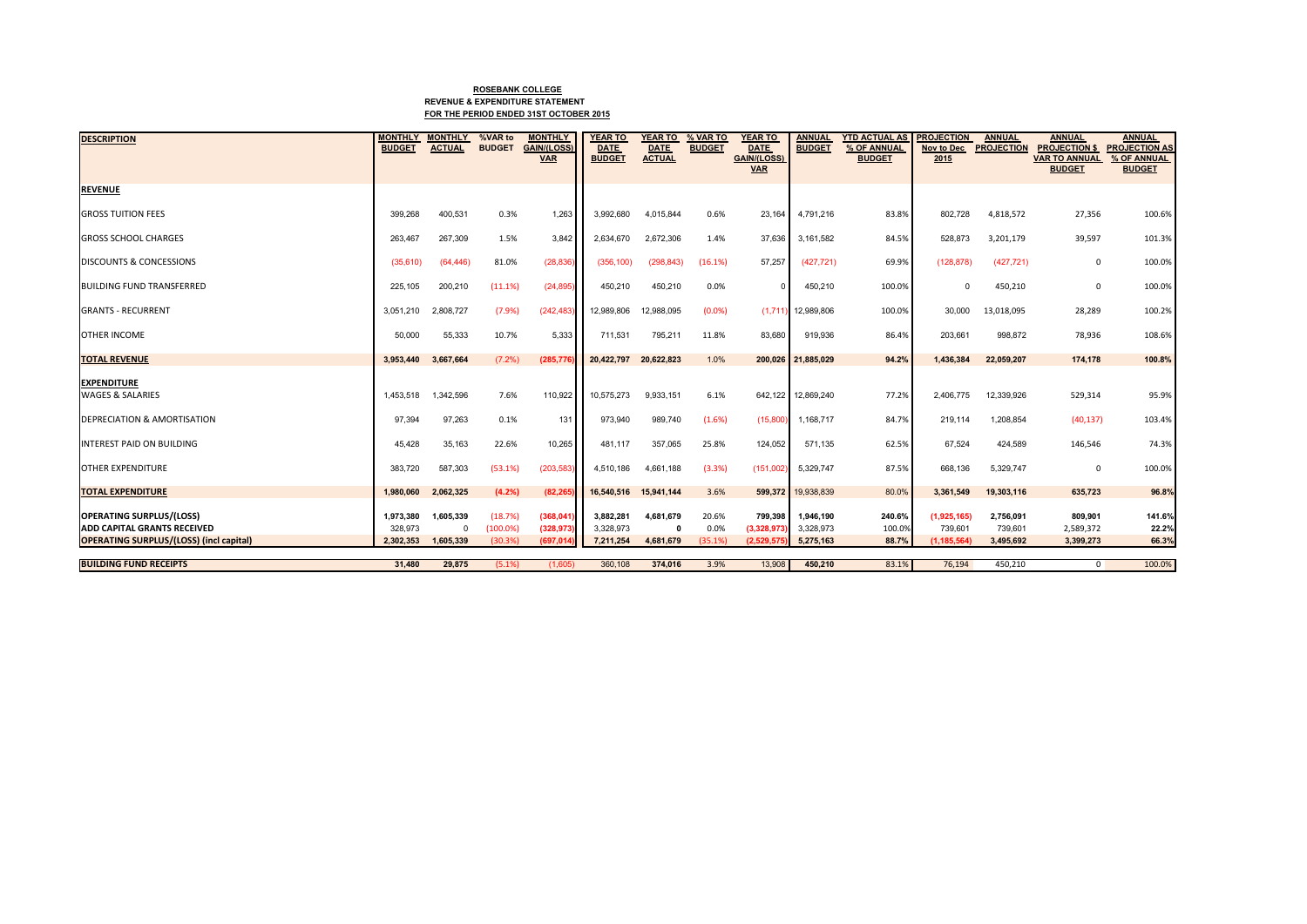## **ROSEBANK COLLEGE BUSINESS AREA INCOME & EXPENDITURE ANALYSIS & FORECAST FOR THE PERIOD ENDED 31ST OCTOBER 2015**

| <b>Account Number</b> | <b>Account Name</b>               | <b>Projected</b> | <b>Projected</b> | <b>Surplus/Loss</b> | <b>Gross</b>  |
|-----------------------|-----------------------------------|------------------|------------------|---------------------|---------------|
|                       |                                   | <b>Revenue</b>   | <b>Expense</b>   |                     | <b>Profit</b> |
|                       |                                   |                  |                  |                     |               |
|                       | 10011 EXCURSIONS VIA FEE ACCOUNTS | \$510,091        |                  |                     |               |
|                       | TOTAL EXCURSIONS EXPENSE          |                  | \$262,827        |                     |               |
|                       | 27000 YEAR GROUP CAMPS / PICNICS  |                  | \$93,884         |                     |               |
|                       | <b>EXCURSIONS</b>                 | \$510,091        | \$356,711        | \$153,380           | 30.07%        |
|                       | <b>SCHOOL EXPENSE</b>             | \$875,453        | \$845,797        | \$29,656            | 3.39%         |
|                       | <b>CO-CURRICULAR PROGRAM</b>      | \$510,091        | \$430,945        | \$79,146            | 15.52%        |
|                       | <b>BUS OPERATIONS</b>             | \$80,759         | \$113,099        | $-$ \$32,340        | $-40.05\%$    |
|                       | <b>UNIFORM SHOP</b>               | \$391,082        | \$312,141        | \$78,941            | 20.19%        |

### **FAMILY LEVY ANALYSIS & FORECAST FOR THE PERIOD ENDED 31ST OCTOBER 2015 ROSEBANK COLLEGE**

| <b>Account Number</b> | <b>Account Name</b>    | <b>Projected</b><br><b>Revenue</b> | <b>Projected</b><br><b>Expense</b> | <b>Surplus/Loss</b> | <b>Gross</b><br><b>Profit</b> |
|-----------------------|------------------------|------------------------------------|------------------------------------|---------------------|-------------------------------|
|                       | <b>TECHNOLOGY LEVY</b> | \$1.187.413                        | \$1,336,113                        |                     |                               |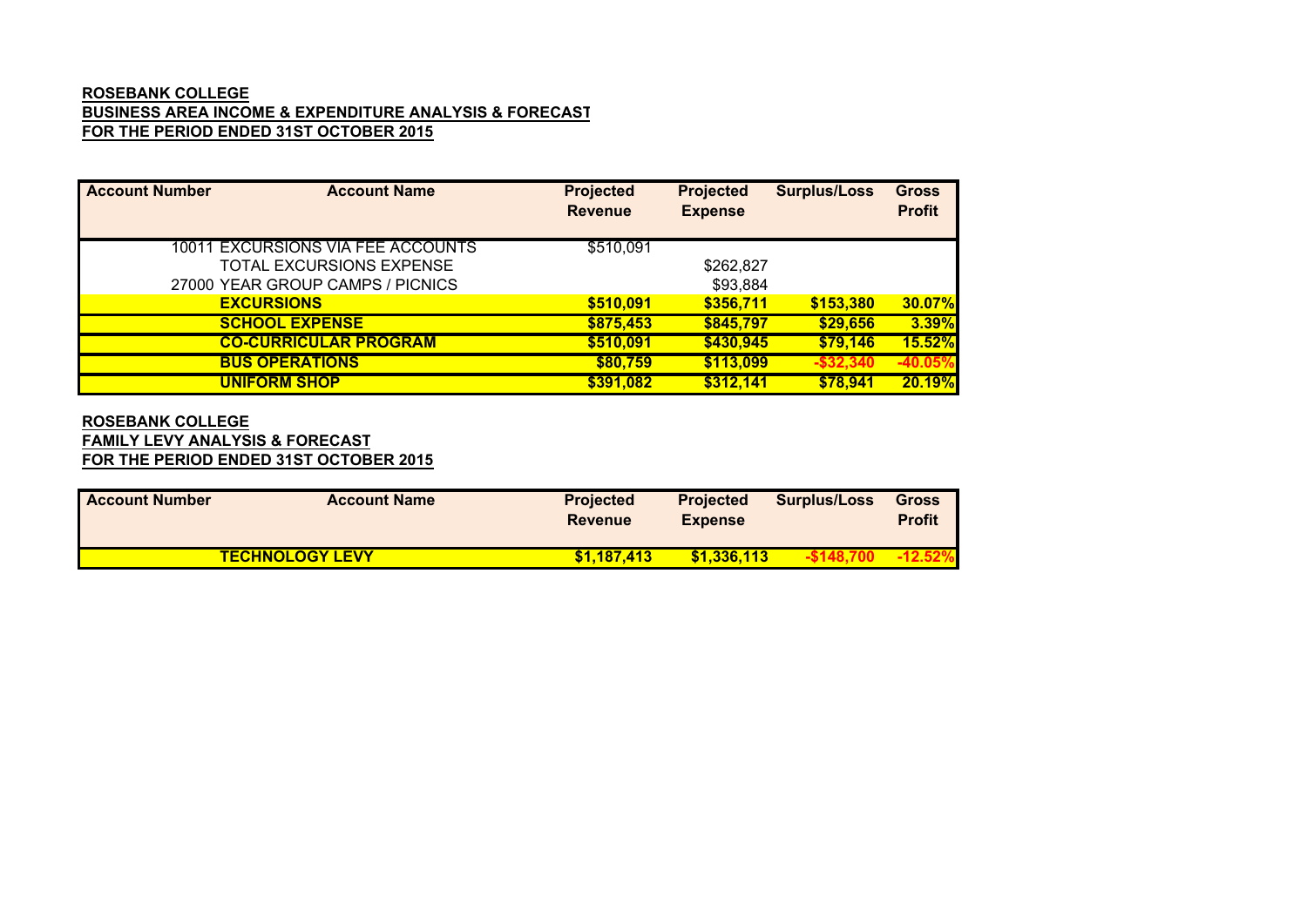# **DEBTORS ARREARS ANALYSIS for 2015 as at 31 October 2015**

| <b>Total Fees Invoiced</b>                      |                                                |          |                               |          |               |                 |                               |               |                                                                                                               |               |                                         |               |               |                                                |
|-------------------------------------------------|------------------------------------------------|----------|-------------------------------|----------|---------------|-----------------|-------------------------------|---------------|---------------------------------------------------------------------------------------------------------------|---------------|-----------------------------------------|---------------|---------------|------------------------------------------------|
| <b>Payment Plan</b><br><b>Budget Total Year</b> | <b>Total</b><br><b>Fees</b><br><b>Invoiced</b> | $Jan-15$ | <b>Feb-15</b>                 | $Mar-15$ | <b>Apr-15</b> | $May-15$        | $Jun-15$                      | <b>Jul-15</b> | <b>Aug-15</b>                                                                                                 | <b>Sep-15</b> | <b>Oct-15</b>                           | <b>Nov-15</b> | <b>Dec-15</b> | <b>Total</b><br><b>Fees</b><br><b>Invoiced</b> |
|                                                 |                                                |          |                               |          |               |                 |                               |               |                                                                                                               |               |                                         |               |               |                                                |
| 10 Monthly Payments                             | \$4,106,180                                    | \$0      | \$410,618 \$410,618 \$410,618 |          |               |                 | \$410,618 \$410,618 \$410,618 |               |                                                                                                               |               | \$410.618 \$410.618 \$410.618 \$410.618 |               |               | \$0 \$4,106,180                                |
| All Other Plans                                 | \$3.621.113                                    |          | \$1,207,038                   | \$0      |               | \$0 \$1,207,038 | \$0                           |               | \$0 \$1,207,038                                                                                               | \$0           | \$0                                     | \$0           |               | \$0 \$3,621,113                                |
| <b>Total</b>                                    | \$7,727,293                                    |          |                               |          |               |                 |                               |               | \$0 \$1,617,656 \$410,618 \$410,618 \$1,617,656 \$410,618 \$410,618 \$1,617,656 \$410,618 \$410,618 \$410,618 |               |                                         |               |               | \$0 \$7,727,293                                |

|                                      |                 |          |             |          |                               |                                                                                                     |                               |          |                 |                               |               |               |                   |         |                     |       |                     |       | <b>HISTORIC COMPARITIVE DATA</b> |         |                     |       |
|--------------------------------------|-----------------|----------|-------------|----------|-------------------------------|-----------------------------------------------------------------------------------------------------|-------------------------------|----------|-----------------|-------------------------------|---------------|---------------|-------------------|---------|---------------------|-------|---------------------|-------|----------------------------------|---------|---------------------|-------|
| <b>Total Fees Due for Collection</b> |                 |          |             |          |                               |                                                                                                     |                               |          |                 |                               |               |               |                   |         | Annual              |       | Annual (1st Year)   |       | Term                             |         | Term                |       |
| <b>Payment Plan</b>                  | <b>Total</b>    |          |             |          |                               |                                                                                                     |                               |          |                 |                               |               |               | <b>Total Fees</b> |         |                     |       | <b>Total Fees</b>   |       | <b>Total Fees</b>                |         | <b>Total Fees</b>   |       |
| <b>Budget Year to October</b>        | Fees            | $Jan-15$ | Feb-15      | $Mar-15$ | <b>Apr-15</b>                 | $Mav-15$                                                                                            | <b>Jun-15</b>                 | $Jul-15$ | <b>Aug-15</b>   | $Sep-15$                      | <b>Oct-15</b> | Nov-15 Dec-15 | Due for           | Yield   | <b>Total Fees</b>   |       | Due                 |       | Due                              |         | <b>Due</b>          |       |
|                                      | <b>Invoiced</b> |          |             |          |                               |                                                                                                     |                               |          |                 |                               |               |               | <b>Collection</b> |         | 2014<br>Due         | Yield | 2013                | Yield | 2012                             | Yield   | 2011                | Yield |
|                                      |                 |          |             |          |                               |                                                                                                     |                               |          |                 |                               |               |               |                   |         |                     |       |                     |       |                                  |         |                     |       |
| 10 Monthly Payments                  | \$4,106,180     | SO.      |             |          | \$384.124 \$384.124 \$423.879 |                                                                                                     | \$450.345 \$410.618 \$410.618 |          |                 | \$410,618 \$410,618 \$410,618 |               | \$0           | \$0 \$3,695,562   |         | \$2,277,513         |       | \$1,646,551         |       | \$0                              |         | \$0                 |       |
| All Other Plans                      | \$3,621,113     |          | \$1,207,038 |          |                               | \$0 \$1,207,038                                                                                     | \$0                           |          | \$0 \$1,207,038 | \$0                           |               | \$0           | \$0 \$3,621,113   |         | \$4,267,030         |       | \$3,766,989         |       | \$4,383,289                      |         | \$3,833,050         |       |
| <b>Total</b>                         | \$7.727.293     |          |             |          |                               | \$0 \$1,591,162 \$384,124 \$423,879 \$1,657,383 \$410,618 \$410,618 \$1,617,656 \$410,618 \$410,618 |                               |          |                 |                               |               |               | \$0 \$7,316,675   | \$6.248 | \$6,544,543 \$5,982 |       | \$5,413,540 \$5,717 |       | \$4,383,289                      | \$5,577 | \$3,833,050 \$5,484 |       |

| <b>Total Fees Collected</b>                          |                                                                                |                                                                                               |                                                                                                                         |                                                                 |                                                        |                                                        |
|------------------------------------------------------|--------------------------------------------------------------------------------|-----------------------------------------------------------------------------------------------|-------------------------------------------------------------------------------------------------------------------------|-----------------------------------------------------------------|--------------------------------------------------------|--------------------------------------------------------|
| <b>Payment Plan</b><br><b>Actual Year to October</b> | <b>Total</b><br>Fees<br>Mar-15 Apr-15<br>Feb-15<br>$Jan-15$<br><b>Invoiced</b> | <b>Sep-15</b><br>$Jul-15$<br>$Jun-15$<br>Aug-15<br>$Mav-15$                                   | <b>Total Fees</b><br><b>Total Fees</b><br>Yield<br>Oct-15 Nov-15 Dec-15<br><b>Collected</b><br><b>Collected</b><br>2014 | <b>Total Fees</b><br><b>Collected</b><br>Yield<br>2013<br>Yield | <b>Total Fees</b><br><b>Collected</b><br>2012<br>Yield | <b>Total Fees</b><br><b>Collected</b><br>2011<br>Yield |
|                                                      |                                                                                |                                                                                               |                                                                                                                         |                                                                 |                                                        |                                                        |
| 10 Monthly Payments                                  | \$4,106,180                                                                    | \$0 \$375,042 \$383,149 \$433,936 \$450,345 \$410,618 \$410,618 \$410,618 \$410,618 \$410,618 | \$2,277,513<br>\$0 \$3,695,562<br>\$0                                                                                   | \$1,625,549                                                     | \$0                                                    | \$0                                                    |
| All Other Plans                                      | \$728,469 \$342,790 \$84,309<br>\$3.621.113 \$231.070                          | \$291,046 \$431,000 \$201,895<br>\$348.399 \$340.171 \$142.195                                | \$3,594,285<br>\$0 \$3,141,344<br>\$0                                                                                   | \$3,179,245                                                     | \$3,844,958                                            | \$3,357,296                                            |
| <b>Total</b>                                         | \$7,727,293 \$231,070 \$1,103,511 \$725,939 \$518,245                          | \$741,391 \$841,618 \$612,513<br>\$759.017 \$750.789 \$552.813                                | \$5,871,798<br>\$0 \$6,836,906<br>\$5,839<br>sn.                                                                        | \$5,367<br>\$4,804,794<br>\$5,074                               | \$3,844,958 \$4,892                                    | \$3,357,296 \$4,803                                    |

| <b>Payment Plan</b> | <b>Arrears</b><br>2015 | <b>Arrears</b><br>2015<br>$\%$ | <b>Arrears</b><br>2014 | <b>Arrears</b><br>2014<br>% | <b>Arrears</b><br>2013 | <b>Arrears</b><br>2013<br>$\%$ | <b>Arrears</b><br>2012 | <b>Arrears</b><br>2012<br>% | <b>Arrears</b><br>2011 | <b>Arrears</b><br>2011<br>% |
|---------------------|------------------------|--------------------------------|------------------------|-----------------------------|------------------------|--------------------------------|------------------------|-----------------------------|------------------------|-----------------------------|
| 10 Monthly Payments | \$0                    | $0.00\%$                       | \$0                    | 0.00%                       | \$21.002               | 1.28%                          |                        | 0.00%                       |                        | 0.00%                       |
| All Other Plans     | \$479.769              | 13.25%                         | \$672,745              | 15.77%                      | \$587.744              | 15.60%                         | \$538.331              | 12.28%                      | \$475.754              | 12.41%                      |
| <b>Total</b>        | \$479.769              | 6.56%                          | \$672.745              | 10.28%                      | \$608.746              | 11.24%                         | \$538.331              | 12.28%                      | \$475.754              | 12.41%                      |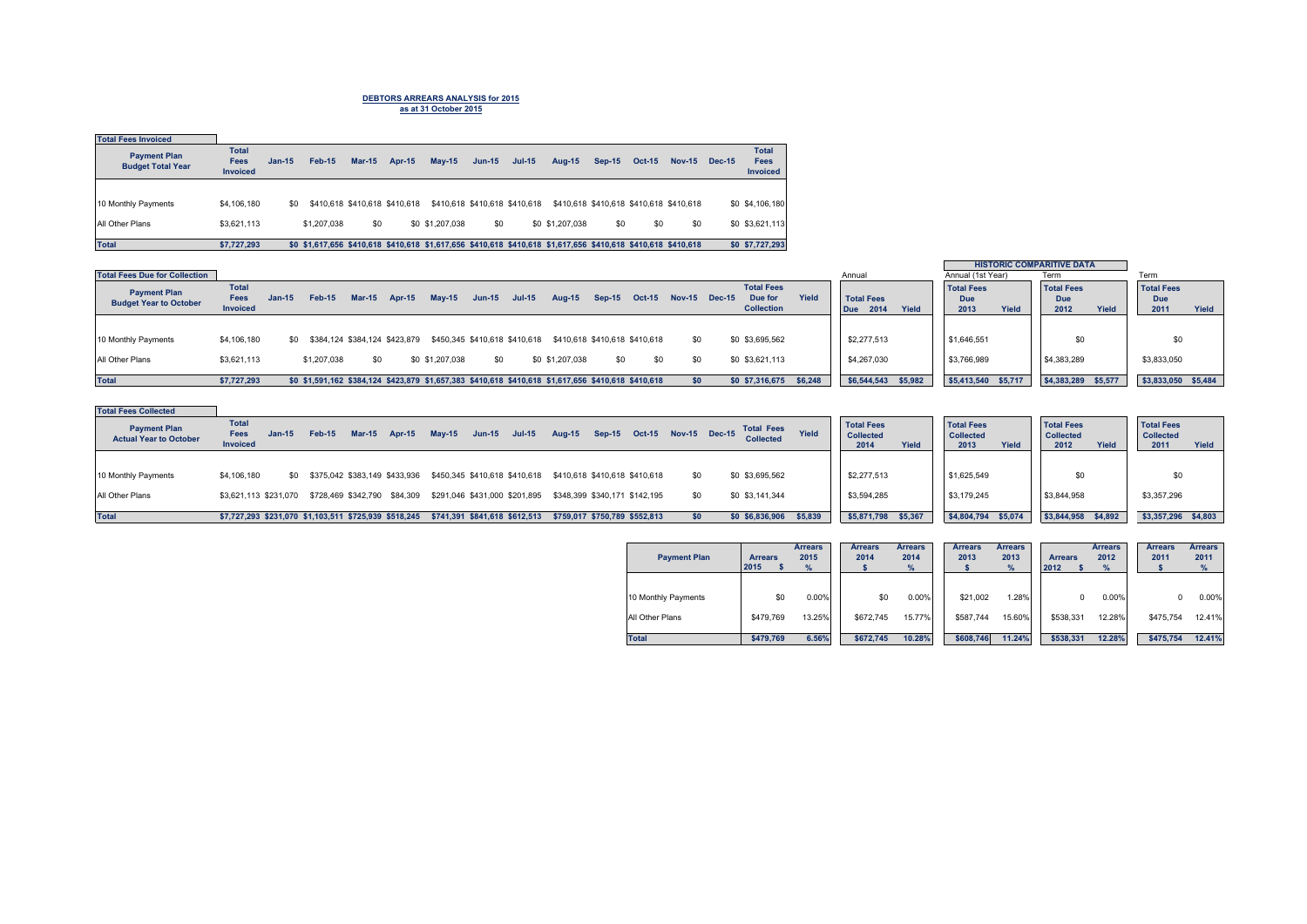### **OUTSTANDING DEBTORS AS AT 31ST OCTOBER 2015**

| <b>DEBTORS</b><br><b>School Fees / Charges &amp; Collections</b>                                                                                                                           | <b>Prior</b><br>Years      | Fees<br>2015                                                                                                      | Fees                                          | Fees                                          | Fees<br><b>Total 2014</b>                                                                                         | Total<br><b>Debtors</b>      |
|--------------------------------------------------------------------------------------------------------------------------------------------------------------------------------------------|----------------------------|-------------------------------------------------------------------------------------------------------------------|-----------------------------------------------|-----------------------------------------------|-------------------------------------------------------------------------------------------------------------------|------------------------------|
| <b>IOUTSTANDING DEBTORS as at 31st DECEMBER 2014</b>                                                                                                                                       | \$564,425                  | \$0                                                                                                               | \$0                                           | \$0                                           | \$0                                                                                                               | \$564,425                    |
| School Fees & Charges - 2015<br>Excursions<br><b>Music Instrument Hire Fees</b><br>Co-curricular<br>Laptops<br><b>Discounts</b><br>Scholarships<br><b>Sibling Discounts</b><br>Adjustments |                            | \$6,471,953<br>\$534,989<br>\$0<br>\$12,420<br>\$1,037,543<br>$-$140,052$<br>$-$27,674$<br>$-$162,910$<br>\$1,024 | \$0<br>\$0<br>\$0<br>\$0<br>\$0<br>\$0<br>\$0 | \$0<br>\$0<br>\$0<br>\$0<br>\$0<br>\$0<br>\$0 | \$6,471,953<br>\$534,989<br>\$0<br>\$12,420<br>\$1,037,543<br>$-$140,052$<br>$-$27,674$<br>$-$162,910$<br>\$1,024 |                              |
| Sub Total - Charges 2015                                                                                                                                                                   |                            | \$7,727,293                                                                                                       | \$0                                           | \$0                                           | \$7,727,293                                                                                                       | \$7,727,293                  |
| <b>Payments Received</b><br>Bad Debts - written off<br>Credit balances written back<br><b>OUTSTANDING DEBTORS AS AT 31ST OCTOBER 2015</b>                                                  | $-$ \$358,225<br>\$206,200 | $-$6,836,906$<br>\$0<br>\$0<br>\$890,387                                                                          | \$0<br>\$0<br>\$0                             | \$0<br>\$0<br>\$0<br>\$0                      | $-$6,836,906$<br>\$890,387                                                                                        | $-$7,195,131$<br>\$1,096,587 |

| <b>DEBTORS</b><br><b>Analysis - Current &amp; Past Families</b>                                                                      | <b>Arrears</b><br>Year∶ | Year 8                                | Year 9               | Year 10                      | Year 11                     | Year 12                      | Past<br><b>Families</b> | <b>Total</b>                       |
|--------------------------------------------------------------------------------------------------------------------------------------|-------------------------|---------------------------------------|----------------------|------------------------------|-----------------------------|------------------------------|-------------------------|------------------------------------|
| Debtors - Current Families - Current Year<br>Debtors - Current Families - Previous Years<br>Debtors - Past Families - Previous Years | \$84,802                | \$110.213<br>\$0<br>\$0<br>\$0<br>\$0 | \$112.741<br>\$8.642 | \$178.196<br>\$22,536<br>\$0 | \$148.128<br>\$1,041<br>\$0 | \$247.598<br>\$35,215<br>\$0 | \$8.711<br>\$138.766    | \$890.387<br>\$67.434<br>\$138.766 |
| <b>OUTSTANDING DEBTORS AS AT 31ST OCTOBER 2015</b>                                                                                   | \$84.802                | \$110.213                             | \$121.383            | \$200.732                    | \$149.168                   | \$282.813                    | \$147.476               | \$1.096.587                        |

| <b>DEBTORS</b><br>Arrears Analysis - By Year & Term                           | Opening<br><b>Balances</b>                                            | Arrears \$<br>Term 1                                     | <b>Arrears \$</b><br>Term <sub>2</sub> | <b>Arrears \$</b><br>Term 3                | Arrears \$<br><b>Total</b>                                                       | Arrears %<br>Term 1                                                | Arrears %<br>Term 2                 | Arrears %<br>Term 3              | Arrears %<br><b>Total</b>        |
|-------------------------------------------------------------------------------|-----------------------------------------------------------------------|----------------------------------------------------------|----------------------------------------|--------------------------------------------|----------------------------------------------------------------------------------|--------------------------------------------------------------------|-------------------------------------|----------------------------------|----------------------------------|
| 2015<br>2014<br>2013<br>2012<br>2011<br>2010<br>Prior Years (2009 and before) | \$400.255<br>\$105.652<br>\$25,541<br>\$11,237<br>\$7,941<br>\$13,799 | \$890,387<br>\$105,956<br>\$54,275<br>\$4,908<br>\$2,500 | \$6,390<br>\$1.899<br>\$1,593<br>\$0   | \$10,076<br>\$5,791<br>\$2,538<br>\$10,274 | \$890,387<br>\$105,956<br>\$54,275<br>\$21,374<br>\$7,690<br>\$6,631<br>\$10,274 | 11.52%<br>1.56%<br>0.97%<br>0.33%<br>$0.00\%$<br>0.21%<br>$0.00\%$ | 0.47%<br>0.16%<br>0.17%<br>$0.00\%$ | 0.67%<br>0.46%<br>0.26%<br>0.26% | 0.49%<br>0.20%<br>0.22%<br>0.26% |
| <b>OUTSTANDING DEBTORS AS AT 31ST OCTOBER 2015</b>                            | \$564,425                                                             | \$1,058,026                                              | \$9,882                                | \$28,678                                   | \$1,096,587                                                                      |                                                                    |                                     |                                  |                                  |

| <b>Payment methods offered to Parents</b>                                                                             |  |
|-----------------------------------------------------------------------------------------------------------------------|--|
| <b>Bank Transfer</b><br>Cash / Cheque<br>Credit Card<br>Direct Debit - weekly, fortnightly or monthly<br><b>B-PAY</b> |  |

| Fees by<br>Term                   | Fees<br>2009                          | Fees<br>2010                          | Fees<br>2011                              | Fees<br>2012                              | Fees<br>2013              | Fees<br>2014              | Fees<br>2015              |
|-----------------------------------|---------------------------------------|---------------------------------------|-------------------------------------------|-------------------------------------------|---------------------------|---------------------------|---------------------------|
| Term 1<br>Term 2<br>Term 3        | \$1,022,647<br>\$819,253<br>\$848.372 | \$1.188.655<br>\$930,990<br>\$964.250 | \$1,365,589<br>\$1,210,410<br>\$1,257,051 | \$1,503,667<br>\$1,359,890<br>\$1,497,813 | \$5,585,674<br>\$0<br>\$0 | \$6,797,213<br>\$0<br>\$0 | \$7,727,293<br>\$0<br>\$0 |
| <b>Total</b>                      | \$2,690,272                           | \$3,083,895                           | \$3,833,050                               | \$4,361,370                               | \$5,585,674               | \$6,797,213               | \$7,727,293               |
| <b>Enrolment</b>                  | 582                                   | 655                                   | 706                                       | 792                                       | 955                       | 1092                      | 1169                      |
| % increase<br>in<br>enrolmemts    |                                       | 11%                                   | 7%                                        | 11%                                       | 17%                       | 13%                       | 7%                        |
| Ave. Fees<br>per student<br>Ave.% | \$4,622.46                            | \$4,708.24                            | \$5.429.25                                | \$5,506.78                                | \$5.848.87                | \$6.224.55                | \$6.610.17                |
| increase in<br>fees charged       |                                       | 2%                                    | 13%                                       | 1%                                        | 6%                        | 6%                        | 6%                        |